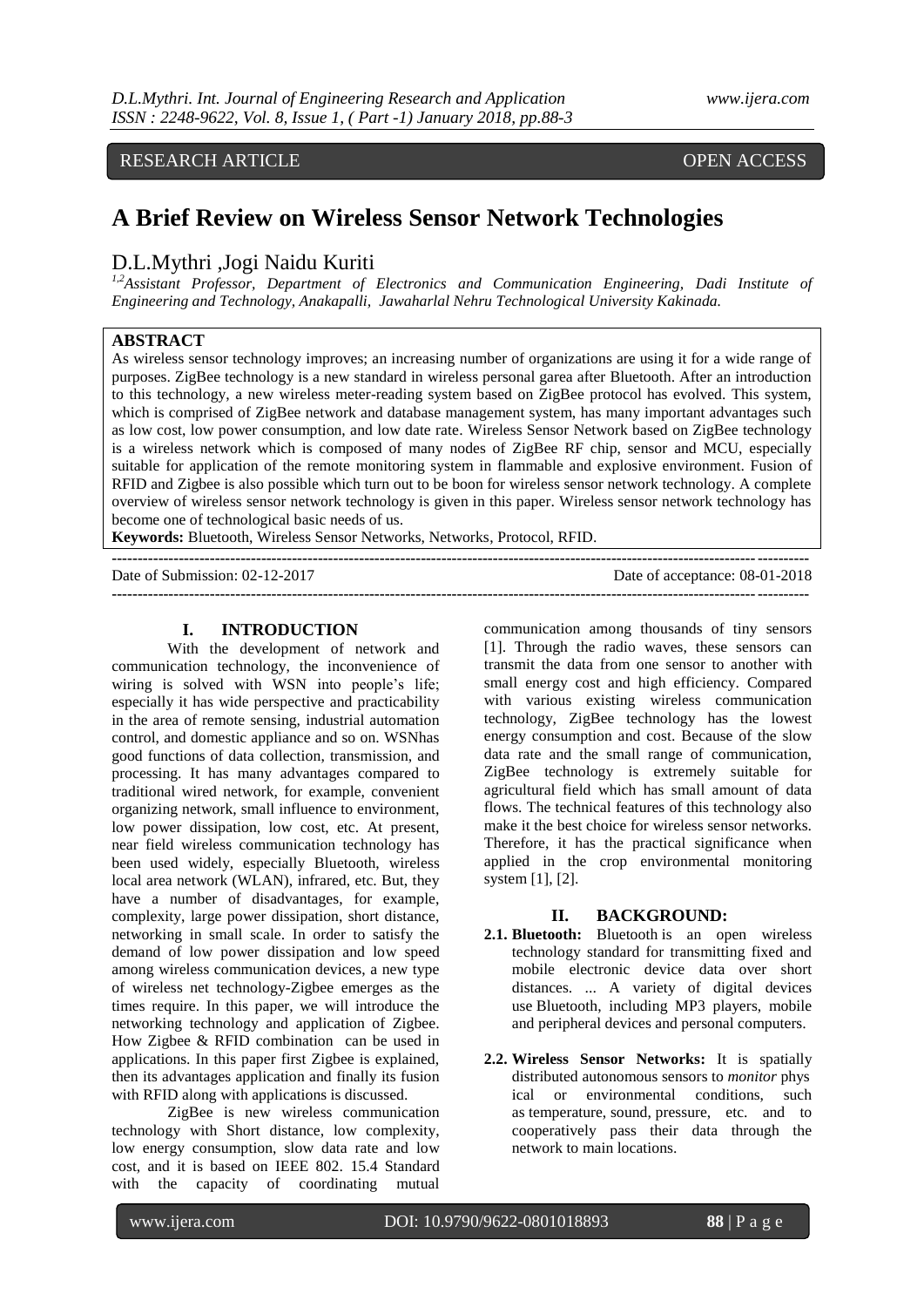- **2.3.** The more modern networks are bi-directional, also enabling *control* of sensor activity. The development of wireless sensor networks was motivated by military applications such as battlefield surveillance; today such networks are used in many industrial and consumer applications, such as industrial process monitoring and control, machine health monitoring, and so on.
- **2.4. Networking Protocol:** Network protocols are formal standards and policies comprised of rules, procedures and formats that define communication between two or more devices over a network. Network protocols govern the end-to-end processes of timely, secure and managed data or network communication.
- **2.5. RFID:** Radio-Frequency Identification (RFID) is the use of radio waves to read and capture information stored on a tag attached to an object. A tag can be read from up to several feet away and does not need to be within direct lineof-sight of the reader to be tracked.

# **III. RELATED WORK**

#### **Literature Survey:**

ZigBee has the following features. ZigBee uses a variety of power-saving modes to guarantee that it could be used for at least six months to two years powered by two AA batteries. ZigBee uses the avoidance collision mechanism in CSMACA and pre-set a prior particular time slot for a fixed bandwidth communications service in order to avoid competition and conflict when sending data. MAC layer adopts a fully confirmed data transport mechanism, and each packet sent by the receiver must wait for confirmation [3]. Zigbee has selforganizing features that one node can sense other ones without any human interventions, and connect with each other automatically to create a completed network. It also obtains self-recovery function that the network can repair itself when a node is added or deleted, the position of a node is changed, or a breakdown occurred. It also can adjust the topology structure to ensure that the whole system can work normally without any human interventions.

#### **BASIC NETWORK STRUCTURES**

Zigbee supports multiple network structures, which mainly include star, tree, and mesh network, shown in Fig. 1.They are composed of the Coordinator, the router, and the end device. The Coordinator and the router need full function (FFD), but the end device could select either full function device (FFD) or reduced function device (RFD). RFD is only used to acquire data information and transmit the information to its parent node; it is not used to finish the work such as data transmission, route discovery, and route maintenance [2].

The responsibility of RFD is used for building a new network, transmitting network beacon, managing nodes in the network, and storing network information, etc. Star network is composed of a Coordinator and an end device or multiple end devices, the end device could only communicate with Coordinator, it cannot communicate with end device, so star network is called single-hop network. The tree network and mesh network have routing function, so they are called multi-hop network.



**Figure 1.** The architecture of Zigbee network.

#### *ZigBee Protocol Suite*

ZigBee standard uses hierarchically structured. ZigBee does not exactly fit the OSI 7 layer networking model, but it does have some of the same elements, including the PHY (physical), MAC (link layer), and NWK (network) layers. The Alliance focuses on the specification of the upper layers of the protocol stack (from network to the application layer), as the IEEE 802.15.4 protocol specifies the Medium Access Control (MAC) sublayer and physical layer for LRWPAN [4]. Fig. 2 shows the frame structure adopted by the alliance.

# **IV. ENVIRONMENT REMOTE MONITORING SYSTEM ARCHITECTURE**

System structure shown in Fig. 3, the entire system by monitoring the host, GPRS module (or, a ZigBee coordinator node, a number of ZigBee routers, ZigBee node and a number of nodes of terminal equipment. This is a cluster tree network structure is conducive to the number of network nodes and the physical expansion of the scope, complex, multi-node wireless network communication system is also an important reference value. Fig. 3 Structure of the framework of remote monitoring system. The coordination of the network nodes, network management functions, the receiving terminal device node for the data upload, and transfer through the GPRS network to the monitoring center. Router nodes for routing of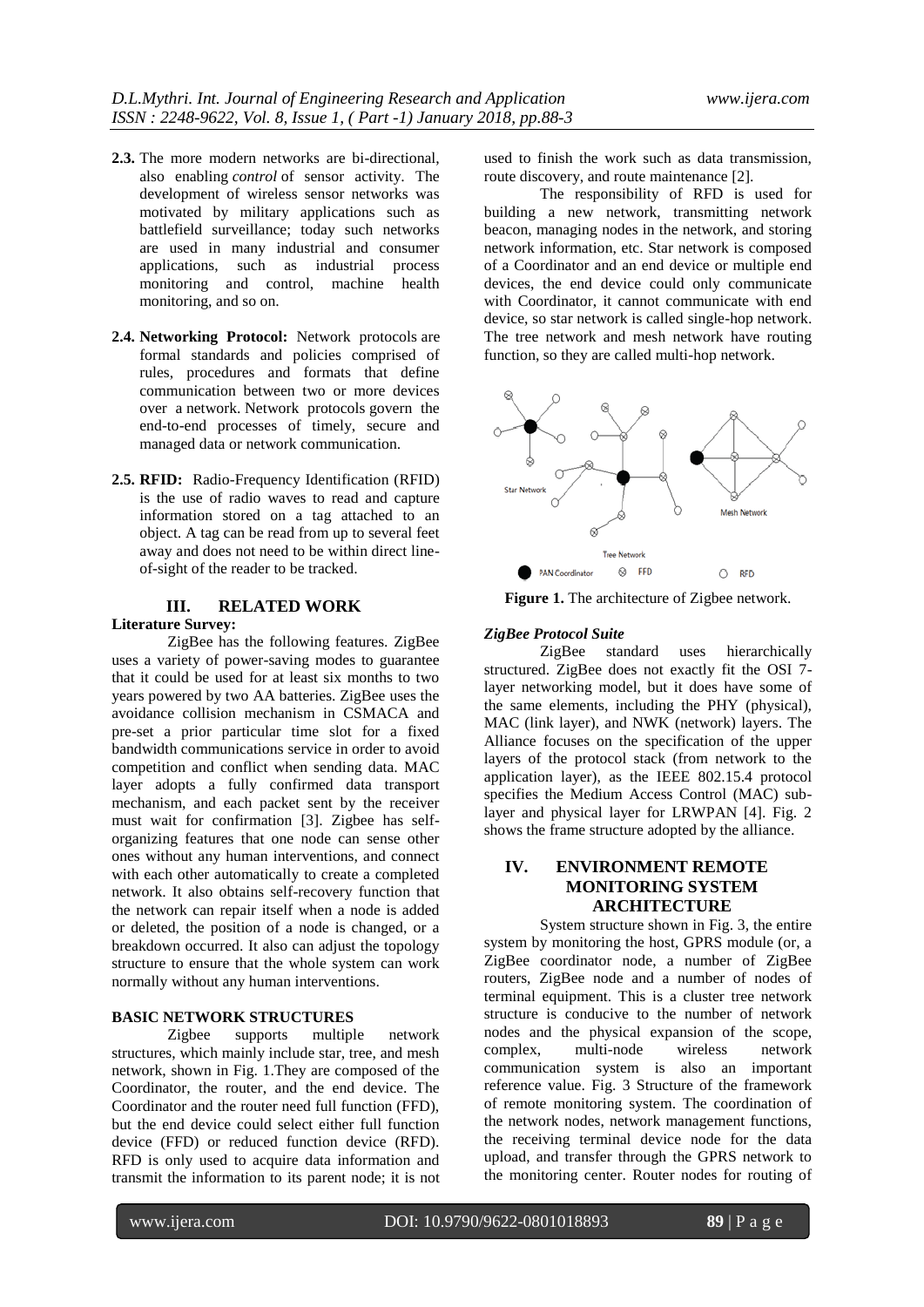information, transmitted, allowing other nodes join the network.

Node device to the network coordinator from time to tim collect information to send and receive commands from the monitoring host. ZigBee module used for GPRS networks and Internet networks, the Internet (also available in other ways), the realization of ZigBee network data to monitor the upload and download the host commands. Host real-time monitoring of the collection, storage, monitoring and processing equipment from a remote terminal nodes of information, and can overrun the police at any time, such as setting parameters for the production environment to achieve effective monitoring and management, its functions are divided into two major parts, Data Monitoring: to receive from the ZigBee network information collected, the corresponding data into the database; to receive instructions from the managers, and command frame format in accordance with the configuration commands, GPRS module through the command issued to the ZigBee network and do the action[3], [4].



**Silicon Fig. 2.** IEEE820.15.4/ZigBee protocol stack architecture

**Data Management:** The database can be found, query data from the current ZigBee network information, such as: the production of the ambient temperature, pressure, overrun alarm, such as the peak period. ZigBee end-node using the occasional wake-up call from time to time work, time to wake up from hibernation to start data acquisition, ZigBee routing node to send a message, send completed and then enter hibernation. ZigBee routing nodes will collect the data sent to the ZigBee coordinator node, gateway GPRS module through the data uploaded to the remote monitoring center.



#### **THE FUSION OF RFID AND ZIGBEE**

RFID is a non-contact automatic identification technology that uses radio frequency signals automatic recognizes target and access to relevant data. The identification work does not require human interference and can work in variety of harsh environments. But if there is no network to transmit data, it will be difficult to play its advantage. Under the influence of environmental conditions, the traditional wired network may not be a better way to achieve.

The feature of wireless sensor network is no center and self-organize, it is a powerful complement of RFID, and can solve the drawback of poor anti- interference, the effective transmission distance short. Based on the ZigBee technology and the RFID technology of information-fusion technology: the former used to monitor the target environment conditions, the latter used to identify target objects. Complementary and interdependent of the technology can effectively solve the problem of RFID data transmit in the mine and can also better perceive the safety hazard exists in coal mine **[4], [5].**



**Fig. 4.** The fusion technology of wsn and RFID

**Base on the Integration of WSN and RFID Technology to Solve the Problem of Mine Safe** The combination of ZigBee wireless sensor networks and RFID technology, make up for the drawback of short transmission distance of the RFID which can also solve some of the following problems.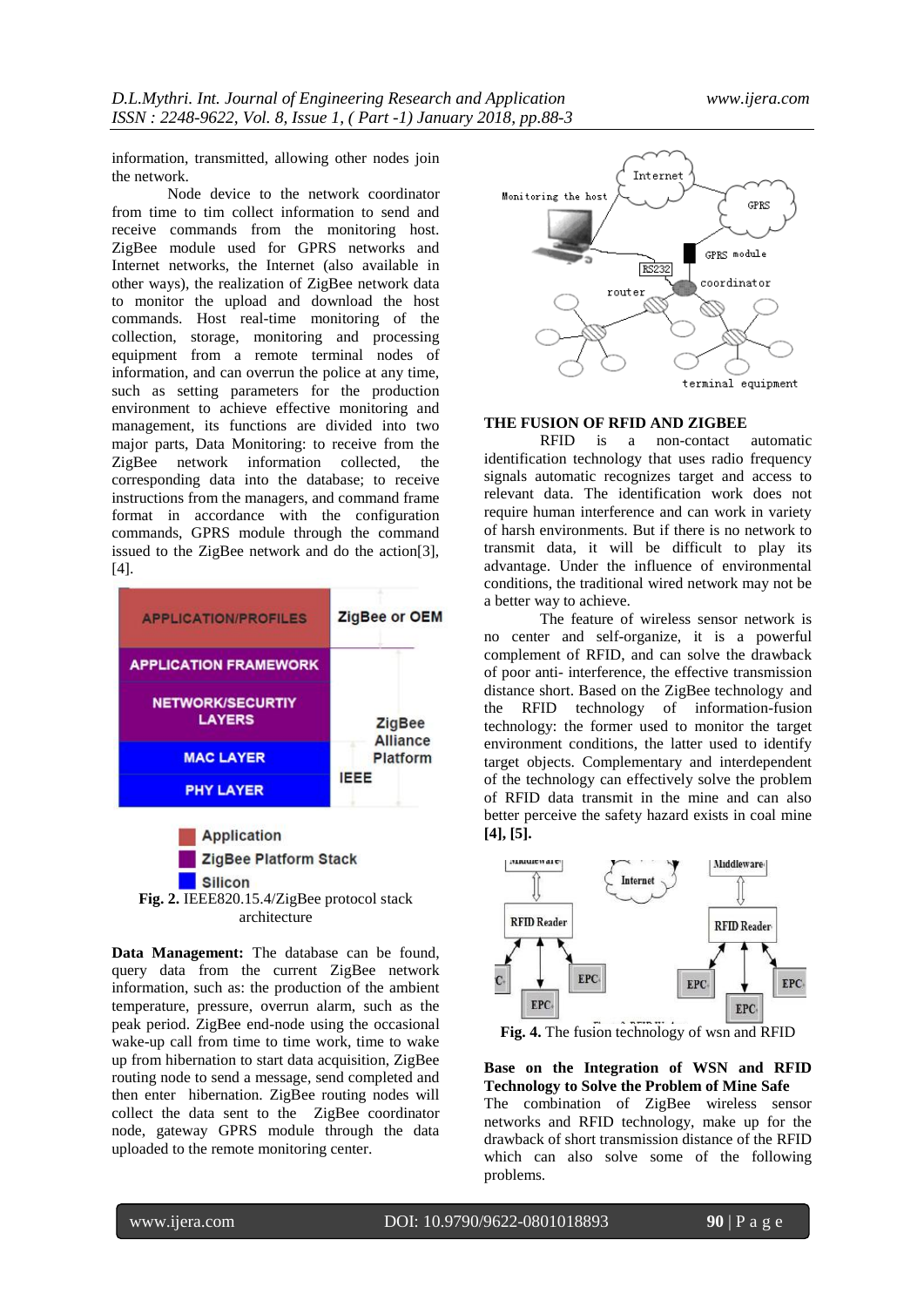- 1) **RFID data transmission problem**: GIS and RFID to achieve the separate wiring problem of personnel location under the traditional way; Because of geographical complexity of the mine, bad environment, wired connections will cause the data route in the mine complex and redundant and data lines will be influenced by poor environments to rotten skin, breaking leading to data transfer instability.; and effective data are collected precisely to ensure personnel safety of important security; relying on wireless sensor networks to transmit data, security, high reliability and eliminating the need for separate wiring problems, reducing input costs.
- 2) **Personnel positioning problem**: The combination of RFID technology and GIS, can solve based on ZigBee technology the personnel positioning inaccuracy of the problem; Under the ZigBee technology to realize personnel positioning mode, Personnel to wear the positioning of a ZigBee module which regularly sent the existed information, the sensor node which distributed in mine roadway to receive this signal, according to signal strength to determine its location ;

When the mine tunnel barrier is greater, the<br>signal attenuation occurs during existed signal attenuation occurs during transmission, detection accuracy of sensor nodes will be reduced or even fail. And when the network transmission links due to the malfunctioning of a node failure, the data will not reach the ground control center. Using RFID technology, Antipollution features of the electronic tag and the reader transmission and the diffraction function, to minimize the environmental impact of geography; with GIS analysis of the surrounding environment, truly accurate personnel positioning. And when the mine accidents occur, RFID tag will bring help to rescue; use of handheld devices that have targeted the location of facilities, staff side edge detection rescue, relief to improve greatly [6].

3) **Under the mine the personal safety of staff problem**: Implantation of clothes in the wireless data receiver can be realized well into the double protection of personnel; it apart from the ground control center received a warning message sent over in addition to the autonomy of the receiving sensor node detection data; when the data transmission is not stability or failure of data link control center to send the correct data can't be reached, it still can be achieved well into the safety of the personnel on alert [7].

### **V. APPLICATIONS OF WSN**

Zigbee wireless communication technology has wide perspective, Zigbee will be used in a couple of years in the area of industry control, industrial wireless location, home network, building automation, medical equipment control, mine safety, etc, especially home automation and industry control will be the main application fields. Zigbee wireless communication is applied in families.

With the development of people's life, the concept of smart home and home automation is well known, but it must relate to the transmission of information and signal if it comes true, so it is troublesome to wire cables. Zigbee is a new shortrange technology for wireless communication, it is specially designed for applications of wireless communication of low speed and low power dissipation, and it is ideally suited for establishing family wireless net.

It is effortless to realize home temperature regulation, remote control of interior lighting systems, and automatic adjustment of curtain. Zigbee wireless communication technology is applied in meter reading system in the monitoring center just needs to analyze and calculate data acquired from users and obtain electricity consumption of users. After that, electric charge of the month is deducted from electricity account of users, the workers who is obliged to read the meter in user's home, the thing that users are not at home when workers are to read the meter is avoided[8].

Compared to working expediently for workers, it is the most important to be used in safety. introduces an experimental home security monitoring and alarming system based on Zigbee technology, it is capable of monitoring door and window magnetic contact, smoke, gas leak, water flooding, providing simple controls such as turning off the valves, and sending the alarms to the residential area security network, etc. Zigbee wireless communication technology is applied in factories or enterprises. It is applied in information system of coal preparation enterprises in, all kinds of disadvantages of traditional cable network system are avoided by coal preparation enterprises, it highly improves the level of information automatic, automation, and management[9].

Zigbee wireless communication technology is applied in ARM NC system network in Experimental results showed that the improved method can guarantee the processing efficiency of NC system with satisfied accuracy and data transmission speed. Aiming at substation perimeter safety, a novel laser alarm system based on Zigbee is proposed in. It consists of laser railing security subsystem and data central monitoring subsystem, the communication between the two subsystems is realized by Zigbee wireless technology, a real-time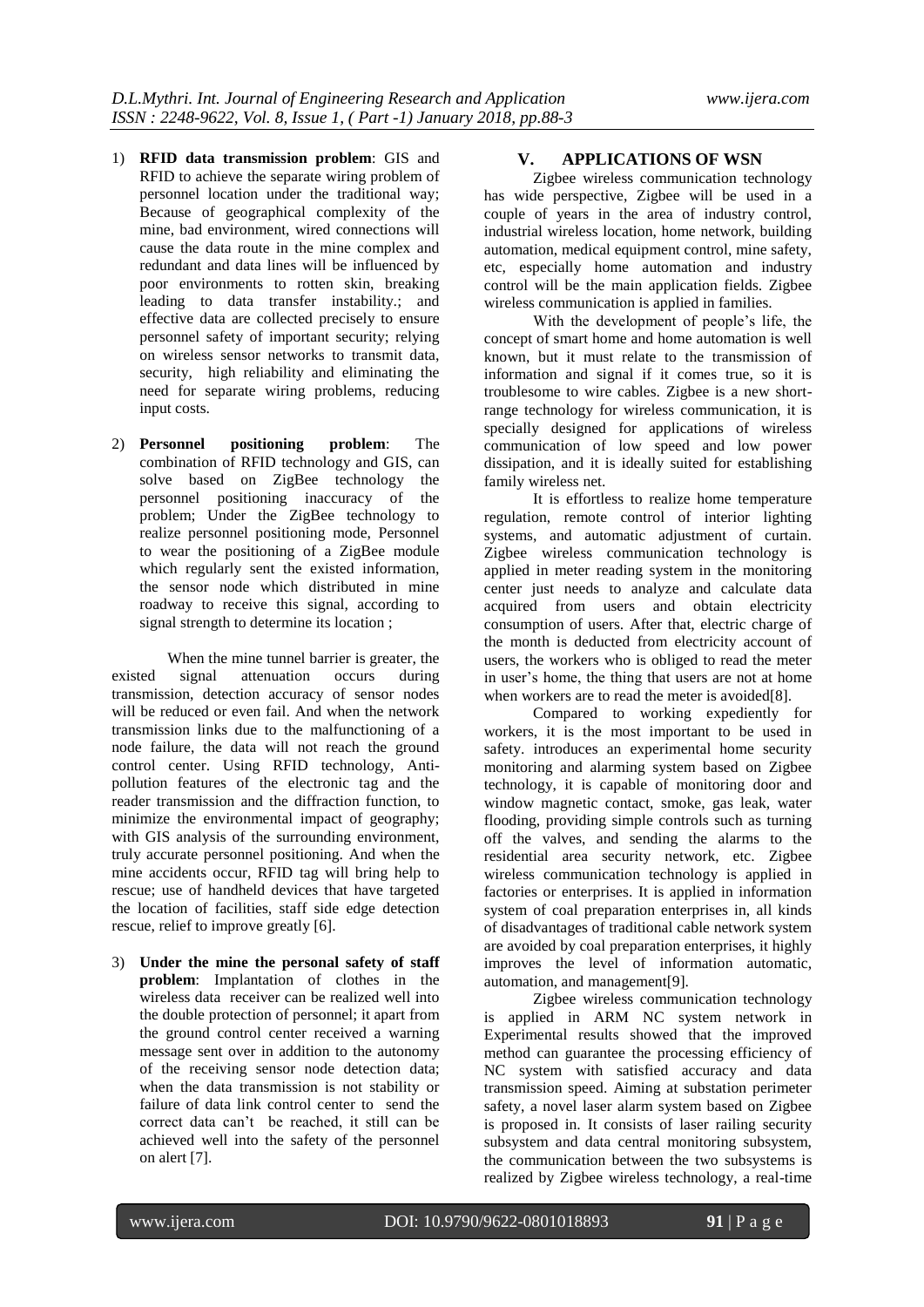human-machine interface can be provided for worker.

Zigbee wireless communication is applied in mine. Aiming at improving safety of production and staff safety, Zigbee technology is applied in the Miner's Lamp Monitoring in.This system can realize underground staff orientation and achieve monitoring and control of the state of charge on the miner's lamp, and the high effective control and management on use of miner's lamp [10]. Utilizing the underground existing net and the extension Zigbee nodes, the system also can be more easily increased the humidity, gas and other sensors, to achieve mine environmental monitoring, ensure safety in production, the improved method has been researched in Zigbee has been widely used in many areas due to the advantage of low power consumption and low cost, it is good for wide-scale application.

But there are some problems now, the coordinator carry too much nodes, especially in the large scale wireless sensor network, it is necessary to result in bad real-time, data packet loss, and stability decrease; also, there are some places where it is difficult for humans to change the batteries of nodes, or there is a fairly large number of nodes which is troublesome to change presents an improved design, the coordinator only deal with the task on the Zigbee network, the rest tasks will be processed by another processor. Prolonging the lifetime of the Zigbee network is the important goal of designing the Zigbee routing protocol. An energy-aware routing mechanism EA-AODV is presented in it can save energy and improve the performance of Zigbee network.

Zigbee wireless communication technology is applied in container Information system in the paper presents the strategy of networking and routing in order to keep energy load balancing between network nodes, prolonged the lifetime of node and network effectively. It is highly necessary to research these respects. ZigBee technology is a new standard in wireless personal area after Bluetooth. After an introduction to this technology, a new wireless meter- reading system based on ZigBee protocol is possible. This system, which is comprised of ZigBee network and database management system, has many important advantages such as low cost, low power consumption, and low date rate [9], [10].

#### **VI. CONCLUSION AND FUTURE WORK**

As a new wireless protocol in personal area, ZigBee has its unique characteristics including low cost, low data rate, and low power consumption which corresponds to a large market. This paper provides an application in the field of building automation. The fusion of two emerging technologies -- WSN and RFID that can give full play to the advantages of both technologies complement each other. It provides more reliable technique protection on the coal mine environmental monitoring and has great significance in China Mine safety.In this paper wireless sensor network technology is dicussed along with application and it is clear that WSN proves to be emerging technology.

#### **REFERENCES**

- [1] D. Cox, E. Jovanov, and A. Milenkovic, "Time synchronization for ZigBee networks," in *Proc. of the Thirty-Seventh Southeastern Symposium, System Theory,* pp. 135-138, 2005.
- [2] *Wireless Medium Access Control (MAC) and Physical Layer Specifications for Low Rate Wireless Personal Area Networks (LR-WPANS)*, IEEE standard for Information Technology-Part 802.15.4- 2003.
- [3] *Wireless Medium AccessControl (MAC)and Physical Layer (PHY) Specifications for Low–Rate Wireless Personal Area Net2 works (LR- WPANs)*, IEEE Standards 802.15.4TM-2003.
- [4] *Wireless Medium Access Control (MAC) and Physical Layer( PHY) specifications for low———Rate Wireless Personal Area Networks (LR - WPANs)*, IEEE 802. 15. 4.
- [5] W. LI, et al, *Introductory and actual combat of Zigbee wireless networks*, Beijing University of Aeronautics And Astronautics Press, April 2007.
- [6] *Zigbee Specification,* Zigbee Alliance, June, 2005.
- [7] J. Shen and L. Hao, *Zigbee MCU Principal and Application based on STM32W Radio Frequency*, Beijing University of Aeronautics And Astronautics Press, September 2010.
- [8] W. Zhang, L. Feng, and Z. Wen, "Research on home networking with Zigbee," *Journal of Hefei University of Technology*, vol. 28, pp. 755- 759, 2005.
- [9] Y. Wang and G. Shen, "ZigbeeWireless Sensor Network Technology and Application," *Ship Electronic Engineering*, 10th ed, vol. 28, pp. 32-34, 2008.
- [10] Y. PENG, LI Yingli et al, "Method for Saving Energy in Zigbee Network," WiCom' 09. 5th International Conference on, pp. 1-3, 2009.